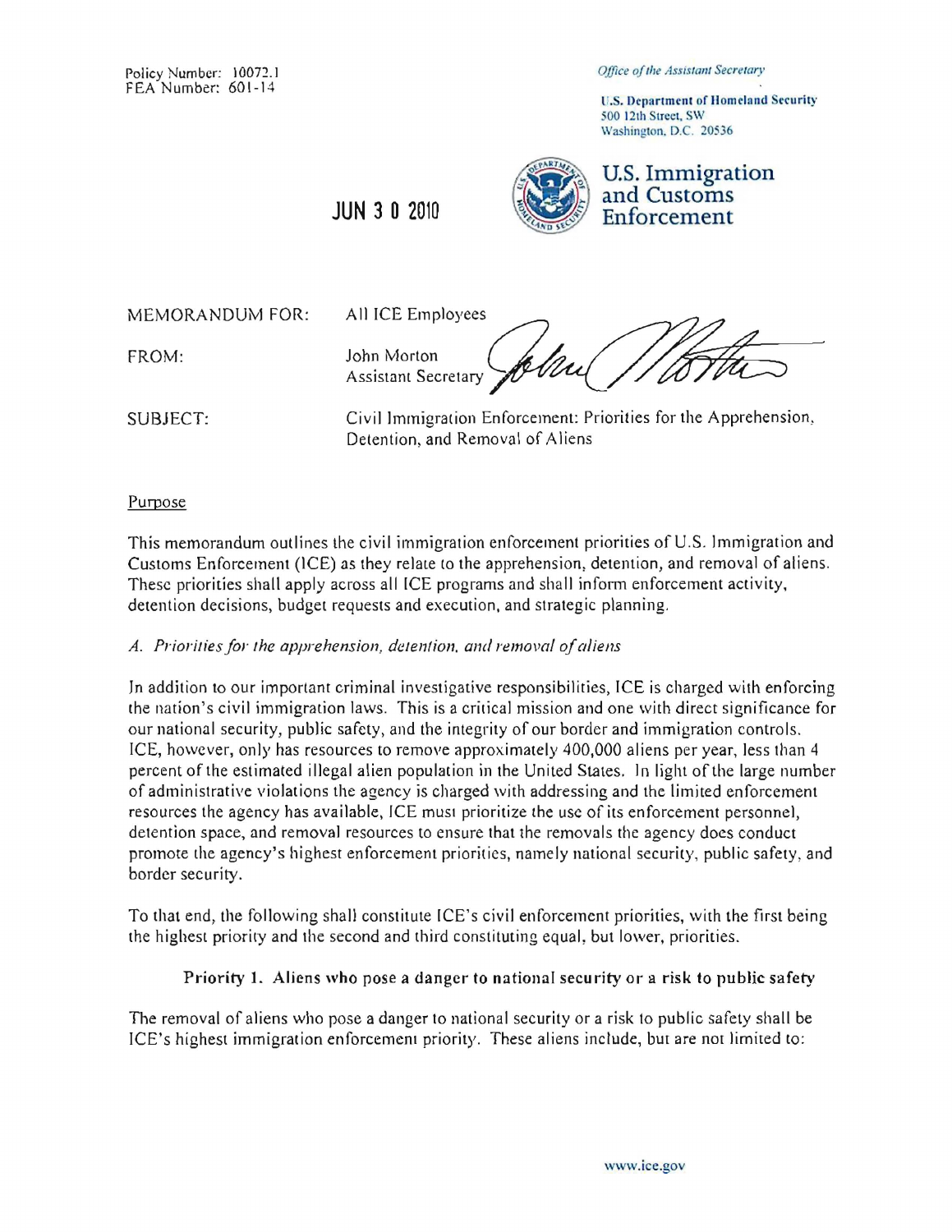Civil Immigration Enforcement: Priorities for the Apprehension, Detention, and Removal of Aliens

Page 2

- aliens engaged in or suspected of terrorism or espionage, or who otherwise pose a danger to national security;
- aliens convicted of crimes, with a particular emphasis on violent criminals, felons, and repeat offenders;
- aliens not younger than 16 years of age who participated in organized criminal gangs;
- aliens subject to outstanding criminal warrants; and
- aliens who otherwise pose a serious risk to public safety.<sup>1</sup>

For purposes of prioritizing the removal of aliens convicted of crimes. ICE personnel should refer to the following new offense levels defined by the Secure Communities Program, with Level I and Level 2 offenders receiving principal attention. These new Secure Communities levels are given in rank order and shall replace the existing Secure Communities levels of offenses.<sup>2</sup>

- Level 1 offenders: aliens convicted of "aggravated felonies," as defined in  $\S$  101(a)(43) of the Immigration and Nationality Act, $3\,\text{or}$  two or more crimes each punishable by more than one year. commonly referred to as "felonies";
- Level 2 offenders: aliens convicted of any felony or three or more crimes each punishable by less than one year, commonly referred to as "misdemeanors"; and
- Level 3 offenders: aliens convicted of crimes punishable by less than one year.<sup>4</sup>

# Priority 2. Recent illegal entrants

In order to maintain control at the border and at ports ofentry, and to avoid a return to the prior practice commonly and historically referred to as "catch and release," the removal of aliens who have recently violated immigration controls at the border, at ports of entry, or through the knowing abuse of the visa and visa waiver programs shall be a priority.

## Priority 3. Aliens who are fugitives or otherwise obstruct immigration controls

In order to ensure the integrity of the removal and immigration adjudication processes, the removal of aliens who are subject to a final order of removal and abscond, fail to depart, or intentionally obstruct immigration controls, shall be a priority. These aliens include:

 $<sup>1</sup>$  This provision is not intended to be read broadly, and officers, agents, and attorneys should rely on this provision</sup> only when serious and articulable public safety issues exist.

 $2$  The new levels should be used immediately for purposes of enforcement operations. DRO will work with Secure Communities and the Office of the Chief Information Officer to revise the related computer coding by October 1, 2010.

 $3$  As the definition of "aggravated felony" includes serious, violent offenses and less serious, non-violent offenses, agents, officers, and attorneys should focus particular attention on the most serious of the aggravated felonies when prioritizing among level one offenses.

<sup>&</sup>lt;sup>4</sup> Some misdemeanors are relatively minor and do not warrant the same degree of focus as others. ICE agents and officers should exercise particular discretion when dealing with minor traffic offenses such as driving without a license.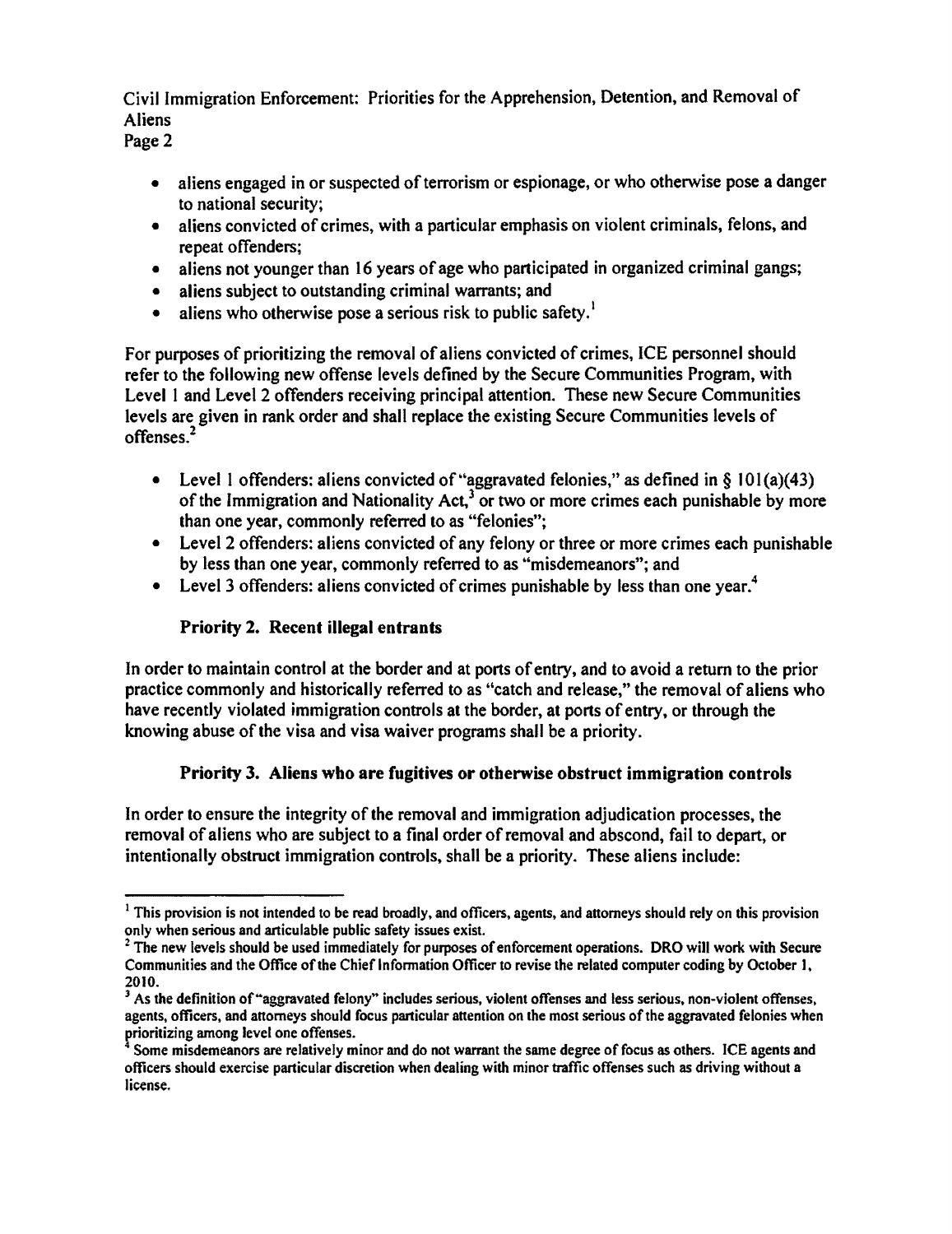Civil Immigration Enforcement: Priorities for the Apprehension, Detention, and Removal of Aliens Page 3

- fugitive aliens, in descending priority as follows: $<sup>5</sup>$ </sup>
	- $\circ$  fugitive aliens who pose a danger to national security;
	- $\circ$  fugitives aliens convicted of violent crimes or who otherwise pose a threat to the community;
	- $\circ$  fugitive aliens with criminal convictions other than a violent crime;
	- $\circ$  fugitive aliens who have not been convicted of a crime:
- aliens who reenter the country illegally after removal, in descending priority as follows:
	- o previously removed aliens who pose a danger to national security;
		- $\circ$  previously removed aliens convicted of violent crimes or who otherwise pose a threat to the community;
		- o previously removed aliens with criminal convictions other than a violent crime;
		- o previously removed aliens who have not been convicted of a crime; and
- aliens who obtain admission or status by visa, identification, or immigration benefit fraud.<sup>6</sup>

The guidance to the National Fugitive Operations Program: Priorities, Goals and Expectations, issued on December 8, 2009, remains in effect and shall continue to apply for all purposes, including how Fugitive Operation Teams allocate resources among fugitive aliens, previously removed aliens, and criminal aliens.

# B. *Apprehension. detention. and removal ofother aliens unlawfully in the United States*

Nothing in this memorandum should be construed to prohibit or discourage the apprehension, detention, or removal of other aliens unlawfully in the United States. ICE special agents, officers, and attorneys may pursue the removal of any alien unlawfully in the United States, although attention to these aliens should not displace or disrupt the resources needed to remove aliens who are a higher priority. Resources should be committed primarily to advancing the priorities set forth above in order to best protect national security and public safety and to secure the border.

## C. *Detention*

As a general rule, ICE detention resources should be used to support the enforcement priorities noted above or for aliens subject to mandatory detention by law. Absent extraordinary circumstances or the requirements of mandatory detention. field office directors should not expend detention resources on aliens who are known to be suffering from serious physical or mental illness. or who are disabled. elderly. pregnant. or nursing. or demonstrate that they are

<sup>&</sup>lt;sup>5</sup> Some fugitives may fall into both this priority and priority 1.

<sup>&</sup>lt;sup>6</sup> ICE officers and special agents should proceed cautiously when encountering aliens who may have engaged in fraud in an attempt to enter but present themselves without delay to the authorities and indicate a fear of persecution or torture. *See* Convention relating to the Status of Refugees, art. 31, *opened/or signalure* July 28, 1951, 19 V.S.T. 6259, 189 V.N.T.S. 137. In such instances, officers and agents should contact their local Office of the Chief Counsel.